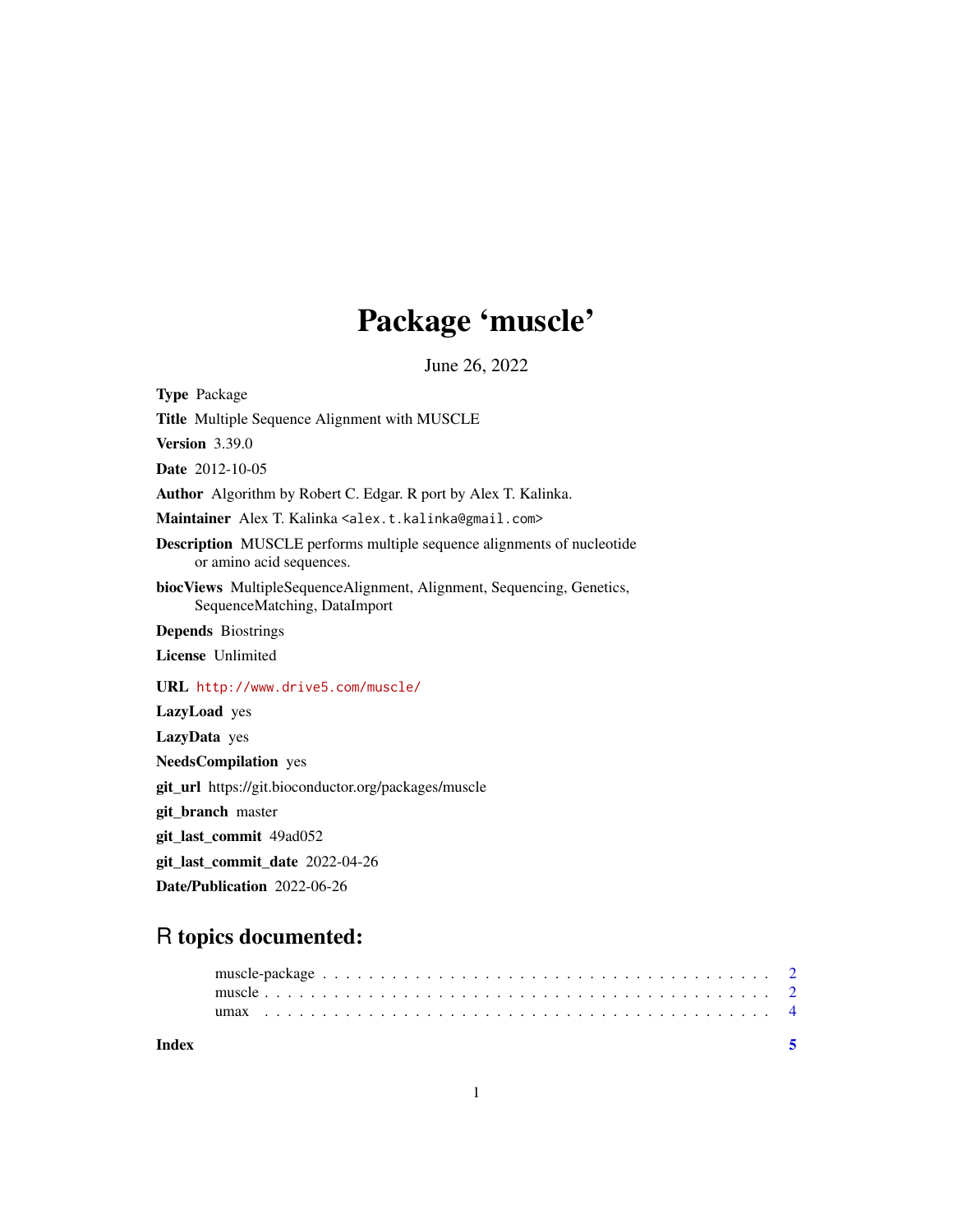<span id="page-1-0"></span>

#### Description

MUSCLE performs multiple sequence alignments of nucleotide and amino acid sequences.

#### Details

Details about the algorithm can be found on the MUSCLE website: <http://www.drive5.com/muscle/>

#### Author(s)

Algorithm: Robert C. Edgar

R port: Alex T. Kalinka <alex.t.kalinka@gmail.com>

#### References

Edgar, R.C. (2004) MUSCLE: multiple sequence alignment with high accuracy and high throughput. *Nucleic Acids Res* 32, 1792-1797.

#### See Also

[muscle](#page-1-1), [umax](#page-3-1)

#### Examples

```
## Align sequences in an XStringSet object.
## Not run:
aln <- muscle(stringset = umax)
```
## End(Not run)

<span id="page-1-1"></span>muscle *Multiple Sequence Alignment*

#### Description

MUSCLE performs multiple sequence alignments of nucleotide or amino acid sequences.

#### Usage

muscle(stringset, quiet = FALSE, ...)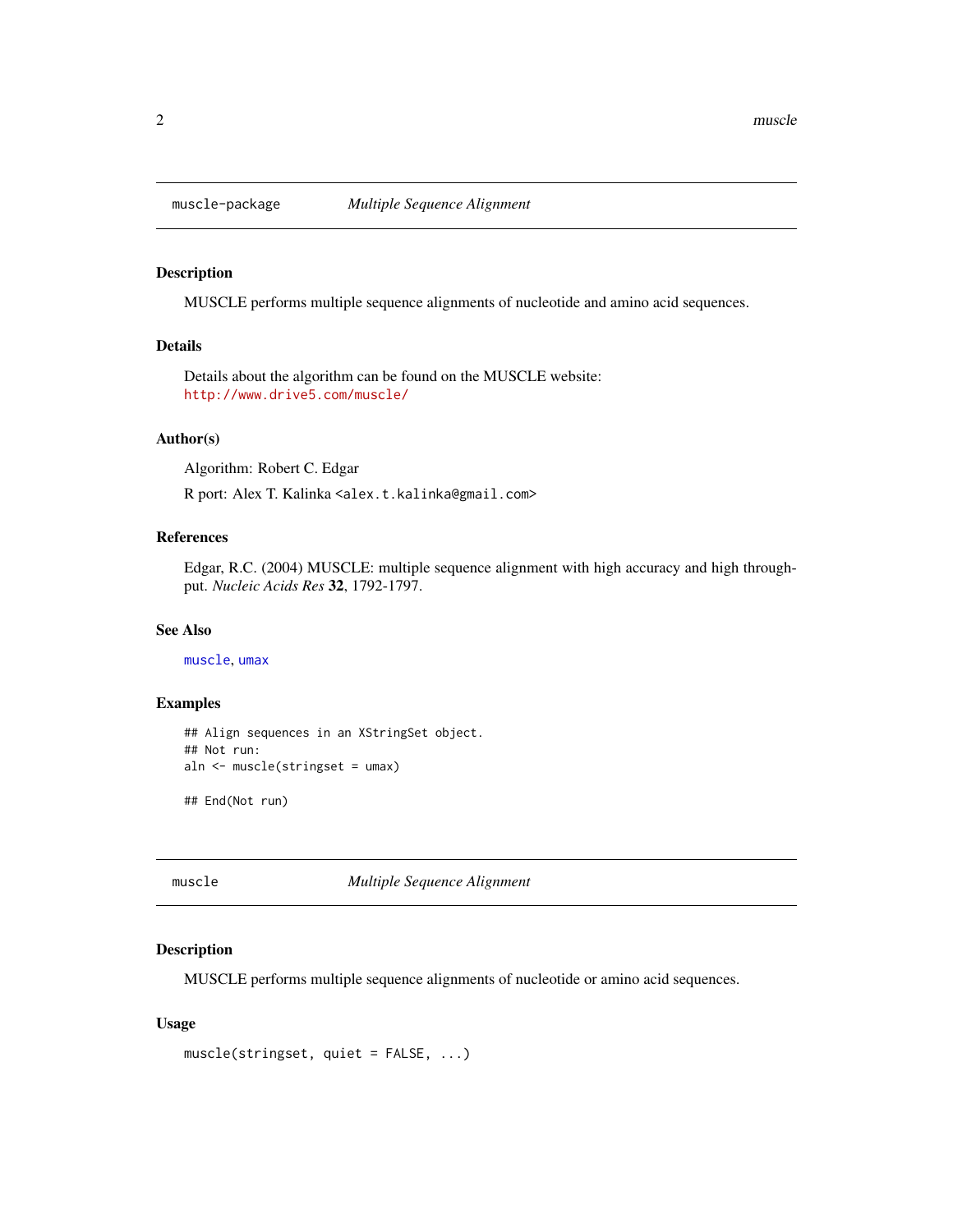#### <span id="page-2-0"></span>muscle 3

#### **Arguments**

| stringset | An object of class XStringSet: DNAStringSet, RNAStringSet, or AAStringSet.                                 |
|-----------|------------------------------------------------------------------------------------------------------------|
| quiet     | Logical, whether to prevent printing of the progress of the algorithm to the<br>screen. Defaults to FALSE. |
| $\cdots$  | Arguments (options and flags) for the MUSCLE algorithm (see Details).                                      |

#### Details

Arguments for the MUSCLE algorithm are either options or flags. Options take a variety of values, but flags are always logicals (TRUE or FALSE). All options and flags are explained in detail on the MUSCLE website: [http://www.drive5.com/muscle/muscle\\_userguide3.8.html](http://www.drive5.com/muscle/muscle_userguide3.8.html)

#### Value

Output is an object of class [MultipleAlignment](#page-0-0): [DNAMultipleAlignment](#page-0-0), [RNAMultipleAlignment](#page-0-0), or [AAMultipleAlignment](#page-0-0).

#### Note

For further details see the MUSCLE website: <http://www.drive5.com/muscle/>

#### Author(s)

Algorithm by Robert C. Edgar. Ported into R by Alex T. Kalinka <alex.t.kalinka@gmail.com>

#### References

Edgar, R.C. (2004) MUSCLE: multiple sequence alignment with high accuracy and high throughput. *Nucleic Acids Res* 32, 1792-1797.

#### See Also

[umax](#page-3-1)

#### Examples

```
## Align sequences in an XStringSet object.
aln <- muscle(stringset = umax)
```
## Switch on the diags flag. aln <- muscle(stringset = umax, diags = TRUE)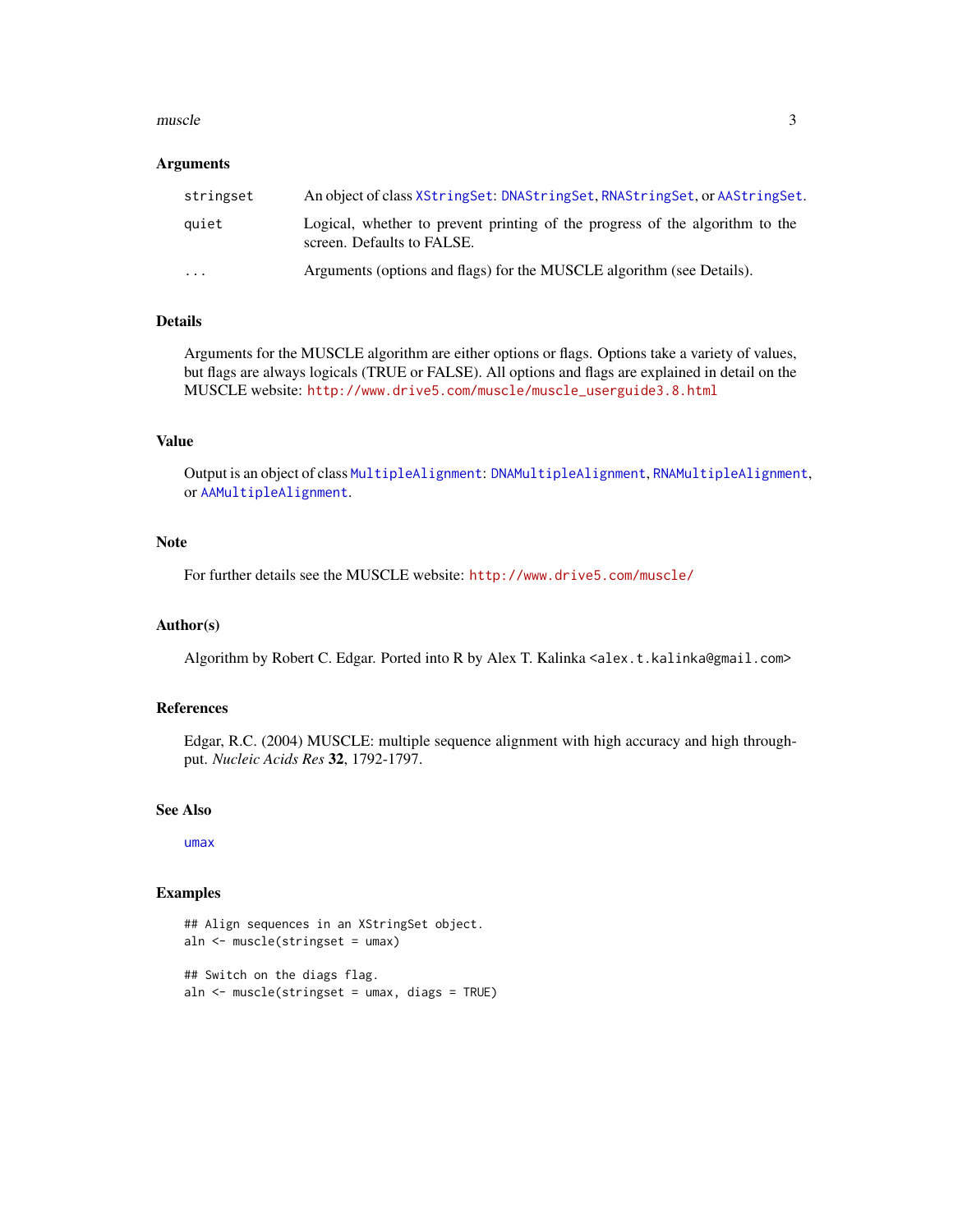<span id="page-3-1"></span><span id="page-3-0"></span>

#### Description

Unaligned DNA sequences of the MAX gene for 31 mammalian species.

#### Usage

umax

#### Format

An object of class [DNAStringSet](#page-0-0).

#### Value

An object of class [DNAStringSet](#page-0-0).

#### Source

<http://www.ensembl.org/index.html>

#### References

Wagner, AJ et al. (1992) Expression, regulation, and chromosomal localization of the Max gene. *Proc Natl Acad Sci USA* 89: 3111-3115.